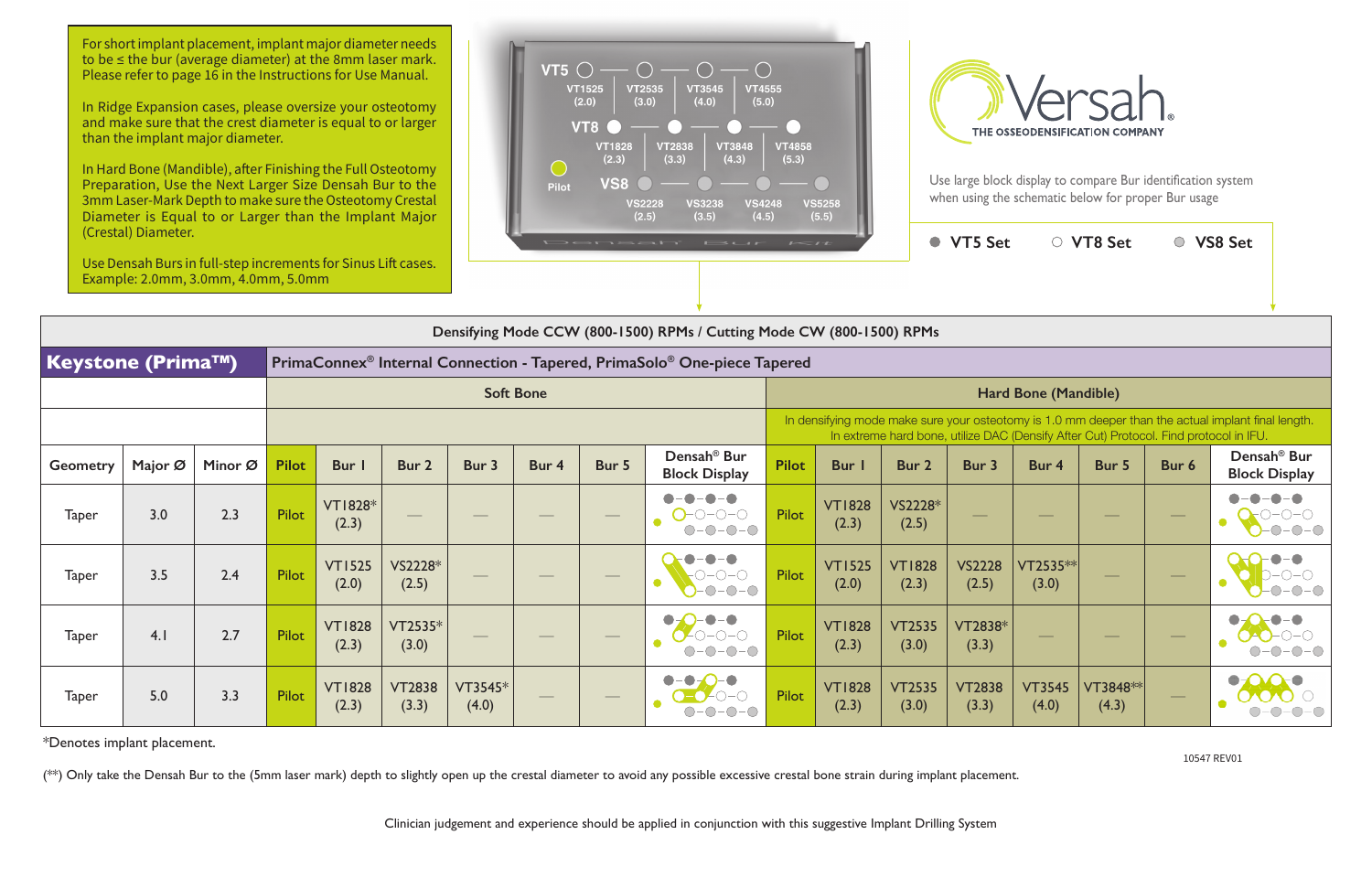Use large block display to compare Bur identification system when using the schematic below for proper Bur usage

In Hard Bone (Mandible), after Finishing the Full Osteotomy Preparation, Use the Next Larger Size Densah Bur to the 3mm Laser-Mark Depth to make sure the Osteotomy Crestal Diameter is Equal to or Larger than the Implant Major

| (Crestal) Diameter.                                                                 |                                                                                                      |         |              |                        | $\sim$<br>Densah<br>$E \rightarrow U + F$ |                  |       |                                             |                                                 | $\bullet$    | <b>VT5 Set</b>                                                                                                                                                                              |                        | ○ VT8 Set              |                          | ○ VS8 Set              |                                 |                                                 |  |
|-------------------------------------------------------------------------------------|------------------------------------------------------------------------------------------------------|---------|--------------|------------------------|-------------------------------------------|------------------|-------|---------------------------------------------|-------------------------------------------------|--------------|---------------------------------------------------------------------------------------------------------------------------------------------------------------------------------------------|------------------------|------------------------|--------------------------|------------------------|---------------------------------|-------------------------------------------------|--|
|                                                                                     | Use Densah Burs in full-step increments for Sinus Lift cases.<br>Example: 2.0mm, 3.0mm, 4.0mm, 5.0mm |         |              |                        |                                           |                  |       |                                             |                                                 |              |                                                                                                                                                                                             |                        |                        |                          |                        |                                 |                                                 |  |
|                                                                                     | Densifying Mode CCW (800-1500) RPMs / Cutting Mode CW (800-1500) RPMs                                |         |              |                        |                                           |                  |       |                                             |                                                 |              |                                                                                                                                                                                             |                        |                        |                          |                        |                                 |                                                 |  |
| <b>Keystone (Prima™)</b><br>PrimaConnex <sup>®</sup> Internal Connection - Straight |                                                                                                      |         |              |                        |                                           |                  |       |                                             |                                                 |              |                                                                                                                                                                                             |                        |                        |                          |                        |                                 |                                                 |  |
|                                                                                     |                                                                                                      |         |              | <b>Soft Bone</b>       |                                           |                  |       |                                             |                                                 |              | Hard Bone (Mandible)                                                                                                                                                                        |                        |                        |                          |                        |                                 |                                                 |  |
|                                                                                     |                                                                                                      |         |              |                        |                                           |                  |       |                                             |                                                 |              | In densifying mode make sure your osteotomy is 1.0 mm deeper than the actual implant final length.<br>In extreme hard bone, utilize DAC (Densify After Cut) Protocol. Find protocol in IFU. |                        |                        |                          |                        |                                 |                                                 |  |
| Geometry                                                                            | Major Ø                                                                                              | Minor Ø | <b>Pilot</b> | Bur I                  | Bur 2                                     | Bur 3            | Bur 4 | Bur 5                                       | Densah <sup>®</sup> Bur<br><b>Block Display</b> | <b>Pilot</b> | Bur                                                                                                                                                                                         | Bur 2                  | Bur 3                  | Bur 4                    | Bur 5                  | Bur 6                           | Densah <sup>®</sup> Bur<br><b>Block Display</b> |  |
| Straight                                                                            | 3.5                                                                                                  | 3.3     | <b>Pilot</b> | <b>VT1525</b><br>(2.0) | VT2535*<br>(3.0)                          |                  |       | $\hspace{1.0cm} \overbrace{\hspace{1.0cm}}$ | $\bullet - \bullet$<br>$O-O-O-O$<br>$O-O-O-O$   | Pilot        | <b>VT1525</b><br>(2.0)                                                                                                                                                                      | <b>VT1828</b><br>(2.3) | VT2535*<br>(3.0)       | $\overline{\phantom{m}}$ |                        | $\overbrace{\qquad \qquad }^{}$ |                                                 |  |
| Straight                                                                            | 4.1                                                                                                  | 4.0     | Pilot        | <b>VT1828</b><br>(2.3) | VT2838*<br>(3.3)                          |                  |       |                                             | $ \bigcirc$ $ \bigcirc$<br>∩-                   | Pilot        | <b>VT1828</b><br>(2.3)                                                                                                                                                                      | <b>VT2535</b><br>(3.0) | <b>VT2838</b><br>(3.3) | VS3238*<br>(3.5)         |                        |                                 |                                                 |  |
| Straight                                                                            | 5.0                                                                                                  | 5.0     | <b>Pilot</b> | <b>VT1828</b><br>(2.3) | <b>VT2838</b><br>(3.3)                    | VT3848*<br>(4.3) |       |                                             |                                                 | Pilot        | <b>VT1828</b><br>(2.3)                                                                                                                                                                      | <b>VT2535</b><br>(3.0) | <b>VT2838</b><br>(3.3) | <b>VT3545</b><br>(4.0)   | <b>VT3848</b><br>(4.3) | VS4248*<br>(4.5)                |                                                 |  |

\*Denotes implant placement. Clinician judgement and experience should be applied in conjunction with this suggestive Implant Drilling System 10547 REV01

For short implant placement, implant major diameter needs to be ≤ the bur (average diameter) at the 8mm laser mark. Please refer to page 16 in the Instructions for Use Manual.

In Ridge Expansion cases, please oversize your osteotomy and make sure that the crest diameter is equal to or larger than the implant major diameter.



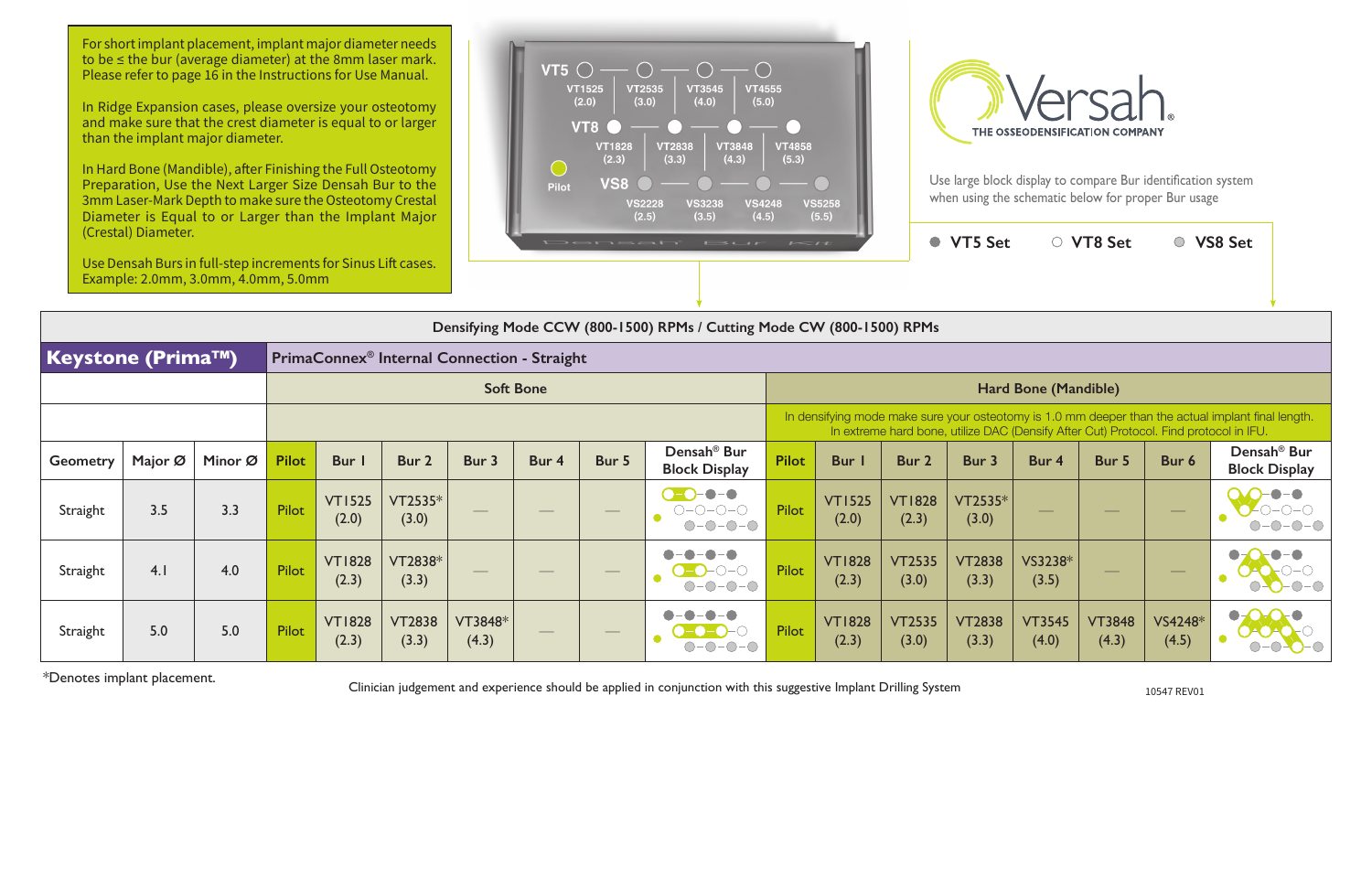Use large block display to compare Bur identification system when using the schematic below for proper Bur usage

## **Keystone Genesis Soft Bone Hard Bone (Mandible)** In densifying mode make sure your osteotomy is In extreme hard bone, utilize DAC (Density After Cut) Protocol. Final protocol. Final protocol. Final protocol. Final protocol. Final protocol. Final protocol. Final protocol. Final protocol. Final protocol. Final protocol **Geometry Major Ø Minor Ø Pilot Bur 1 Bur 2 Bur 3 Bur 4 Densah® Bur Block Display Pilot Bur 1 Bur 2 Bur 3 Bur 4 Bur 5 Bur 6 Bur 7 Densah® Bur**   $\begin{array}{|c|c|c|c|c|}\n\hline\n\text{Taper} & 3.5 & \text{Pilot} & \text{VTI525}\n\hline\n\end{array}$ (2.0) VT2535\*  $\begin{array}{|c|c|c|c|c|}\hline \text{C2535*} & \text{\hspace{1cm}} & \text{\hspace{1cm}} & \text{\hspace{1cm}} & \text{\hspace{1cm}} & \text{\hspace{1cm}} & \text{\hspace{1cm}} & \text{\hspace{1cm}} & \text{\hspace{1cm}} & \text{\hspace{1cm}} & \text{\hspace{1cm}} & \text{\hspace{1cm}} & \text{\hspace{1cm}} & \text{\hspace{1cm}} & \text{\hspace{1cm}} & \text{\hspace{1cm}} & \text{\hspace{1cm}} & \text{\hspace{1cm}} & \text{\hspace{1cm}} & \text{\hspace{1cm}} &$ (2.0) VT1828 (2.3) VT2535\*  $\begin{array}{|c|c|c|c|c|}\n\hline\n\text{Taper} & 3.8 & \text{Pilot} & \text{VTI 525}\n\hline\n\end{array}$ (2.0) VT2535\*  $\begin{array}{|c|c|c|c|c|}\hline \text{C2535*} & \text{\hspace{1cm}} & \text{\hspace{1cm}} & \text{\hspace{1cm}} & \text{\hspace{1cm}} & \text{\hspace{1cm}} & \text{\hspace{1cm}} & \text{\hspace{1cm}} & \text{\hspace{1cm}} & \text{\hspace{1cm}} & \text{\hspace{1cm}} & \text{\hspace{1cm}} & \text{\hspace{1cm}} & \text{\hspace{1cm}} & \text{\hspace{1cm}} & \text{\hspace{1cm}} & \text{\hspace{1cm}} & \text{\hspace{1cm}} & \text{\hspace{1cm}} & \text{\hspace{1cm}} &$ (2.0) VT1828 (2.3) VT2535\*\*  $\begin{array}{|c|c|c|c|c|}\n\hline\n\text{Taper} & 4.5 & \text{N1525} \\
\hline\n\end{array}$ (2.0) VT2535 (3.0) VT3545\* (4.0) — Pilot VT1525 (2.0) VT2535 (3.0) VT2838 (3.3) VT3545\*  $\begin{array}{|c|c|c|c|c|}\n\hline\n\text{Taper} & 5.5 & \text{Pilot} & \text{VTI525} \\
\hline\n\end{array}$ (2.0) VT2535 (3.0) VT3545 (4.0) VT4555\*  $T4555*$   $\begin{array}{|c|c|c|c|c|}\n\hline\n(-6)-(-6)-(-6) & \text{Pilot} & \text{VTI}525 \\
(5.0) & 0 & -0-0-0 & (2.0)\n\hline\n\end{array}$ (2.0) VT2535 (3.0) VT2838 (3.3) VT3545  $(4.0)$  $\begin{array}{|c|c|c|c|c|}\n\hline\n\text{Taper} & 6.5 & \text{Pilot} & \text{VTI828} \\
\hline\n\end{array}$ (2.3) VT2838 (3.3) VT3848 (4.3) VT4858\*  $T4858*$   $\begin{array}{|c|c|c|c|c|c|}\hline \textbf{0} & \textbf{0} & \textbf{0} & \textbf{0} & \textbf{0} & \textbf{0} & \textbf{0} & \textbf{0} & \textbf{0} & \textbf{0} & \textbf{0} & \textbf{0} & \textbf{0} & \textbf{0} & \textbf{0} & \textbf{0} & \textbf{0} & \textbf{0} & \textbf{0} & \textbf{0} & \textbf{0} & \textbf{0} & \textbf{0} & \textbf{0} & \textbf{0} & \textbf{0} & \textbf{0} & \$ (2.3) VT2838 (3.3) VT3545 (4.0) VT3848  $(4.3)$

**Densifying Mode CCW (800-1500) RPMs / Cutting Mode CW (800-1500) RPMs**

|                                                                                                                                                 | <b>VT5 Set</b>         |                        | ○ VT8 Set               |                  | ○ VS8 Set                                       |  |  |  |  |  |  |  |
|-------------------------------------------------------------------------------------------------------------------------------------------------|------------------------|------------------------|-------------------------|------------------|-------------------------------------------------|--|--|--|--|--|--|--|
| <b>RPMs</b>                                                                                                                                     |                        |                        |                         |                  |                                                 |  |  |  |  |  |  |  |
|                                                                                                                                                 |                        |                        |                         |                  |                                                 |  |  |  |  |  |  |  |
| <b>Hard Bone (Mandible)</b>                                                                                                                     |                        |                        |                         |                  |                                                 |  |  |  |  |  |  |  |
| re your osteotomy is 1.0 mm deeper than the actual implant final length.<br>ne, utilize DAC (Densify After Cut) Protocol. Find protocol in IFU. |                        |                        |                         |                  |                                                 |  |  |  |  |  |  |  |
| 3 <sub>ur</sub>                                                                                                                                 | Bur 4                  | Bur 5                  | Bur <sub>6</sub>        | Bur 7            | Densah <sup>®</sup> Bur<br><b>Block Display</b> |  |  |  |  |  |  |  |
| $T2535*$<br>(3.0)                                                                                                                               |                        |                        |                         |                  |                                                 |  |  |  |  |  |  |  |
| $72535**$<br>(3.0)                                                                                                                              |                        |                        |                         |                  |                                                 |  |  |  |  |  |  |  |
| T2838<br>(3.3)                                                                                                                                  | VT3545*<br>(4.0)       |                        |                         |                  |                                                 |  |  |  |  |  |  |  |
| T2838<br>(3.3)                                                                                                                                  | <b>VT3545</b><br>(4.0) | <b>VT3848</b><br>(4.3) | <b>VT4555*</b><br>(5.0) |                  |                                                 |  |  |  |  |  |  |  |
| T3545<br>(4.0)                                                                                                                                  | <b>VT3848</b><br>(4.3) | <b>VT4555</b><br>(5.0) | <b>VT4858</b><br>(5.3)  | VS5258*<br>(5.5) |                                                 |  |  |  |  |  |  |  |

\*Denotes implant placement. 10547 REV01

(\*\*) Only take the Densah Bur to the (5mm laser mark) depth to slightly open up the crestal diameter to avoid any possible excessive crestal bone strain during implant placement.

For short implant placement, implant major diameter needs to be ≤ the bur (average diameter) at the 8mm laser mark. Please refer to page 16 in the Instructions for Use Manual.

In Ridge Expansion cases, please oversize your osteotomy and make sure that the crest diameter is equal to or larger than the implant major diameter.

In Hard Bone (Mandible), after Finishing the Full Osteotomy Preparation, Use the Next Larger Size Densah Bur to the 3mm Laser-Mark Depth to make sure the Osteotomy Crestal Diameter is Equal to or Larger than the Implant Major (Crestal) Diameter.

Use Densah Burs in full-step increments for Sinus Lift cases. Example: 2.0mm, 3.0mm, 4.0mm, 5.0mm